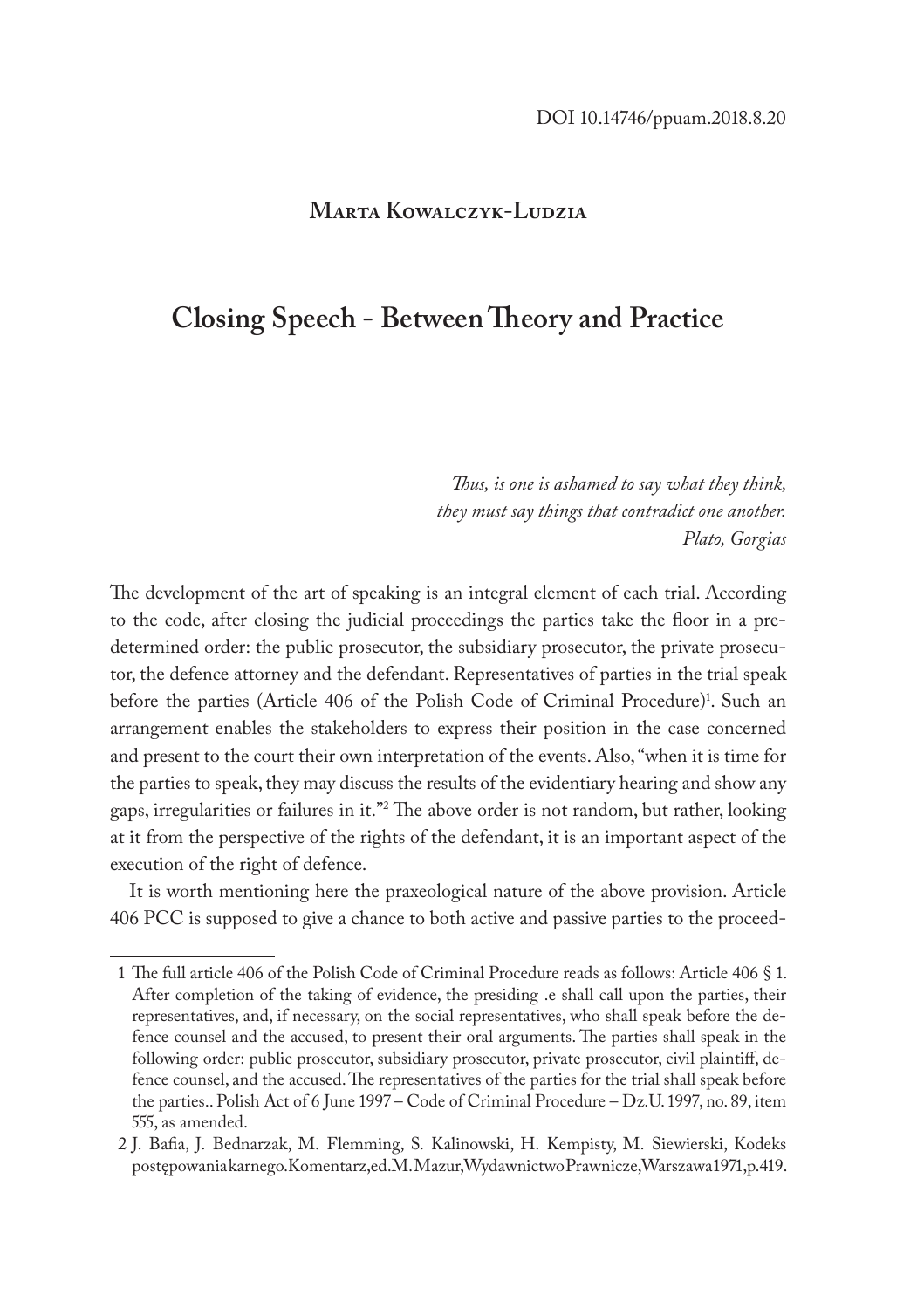ings to accentuate both positive and negative aspects of the verification of the defendant's criminal conduct. Also, § 2 of the above provision states that: "If the prosecutor takes the floor again, the defence attorney and the defendant should also be allowed to speak."3 Thus, the provision supports the principle of the equal rights of parties.4

Thus, it could be generalised that "the purpose of speeches is to present to the court the position of parties, helping to shape an objective view of the case. At the same time, they are also contradictory".5

The speeches of defence attorneys should be particularly helpful for the defendant, for whom the above provision gives the last chance to emphasise attenuating circumstances that may affect the punishment, or highlight the reasons why the defendant should be acquitted. Moreover, the closing speech should summarise the results of the proceedings. According to the principle of objectivity (Article 4 of the Polish Code of Criminal Procedure), notwithstanding the position presented in a given case, the final speech should contain arguments both in favour and to the prejudice of the accused. Thus, it is rightly emphasised in the literature on the subject that "the first duty of a speaker, in order to achieve internal balance, is to develop an objective opinion about people and problems. The consequence of such a position is tolerance of opinions different from our own."6

The court, when determining the punishment, should also make sure to execute the function of the criminal law, in particular the function of rightfulness.<sup>7</sup>

Thus, taking into consideration the arguments of the opposing party, the effectiveness of the final speech is worth analysing. Closing speeches should not be associated with complicated paeans that depart from the core of the case concerned.

<sup>3</sup> Polish Act of 6 June 1997 – Code of Criminal Procedure – Dz.U. 1997, no. 89, item 555, as amended.

<sup>4</sup> For more information, vid.: T. Grzegorczyk, J. Tylman, *Polskie postępowanie karne*, Wydawnictwo LexisNexis, Warszawa 2000, pp. 121–122. M. Cieślak, *Polska procedura karna: podstawowe założenia teoretyczna*, Państwowe Wydawnictwo Naukowe, Warszawa 1971, pp. 264 *et seq*.

<sup>5</sup> M. Lipczyńska, R. Ponikowski, *Mały komentarz do kodeksu postępowania karnego*, Państwowe Wydawnictwo Naukowe, Warszawa 1988, p. 265. It is also postulated that the provision contained in Article 406 § 1 of the Polish Code of Criminal Procedure "is associated with the party's right to highlight irregularities or gaps in the evidentiary hearing or challenge the assumed facts by claiming that additional evidence is needed or the judicial proceedings need to be repeated, as well as the right to discuss the guilt and punishment, and the purposefulness of coercive measures." – W. Cieślak, K. J. Pawelec, I. Tuleya, *Kodeks postępowania karnego. Praktyczny komentarz do zmian*, Wydawnictwo Difin, Warszawa 2015, p. 310, quotation after the Judgement of the Supreme Court of 18 January 1980, III KR 421/79, Lex no. 17210.

<sup>6</sup> T. Gout, *Sztuka wymowy. Technika publicznego przemawiania – część I*, Spółdzielnia Wydawnicza "Nowa Epoka", Warszawa 1946, p. 58.

<sup>7</sup> The rightfulness function is associated with "satisfying the sense of justness of the person affected by a crime, as well as the victim's family and social group, by punishing the perpetrator." – L. Gardocki, *Prawo karne*, Wydawnictwo C. H. Beck, Warszawa 2015, p. 7.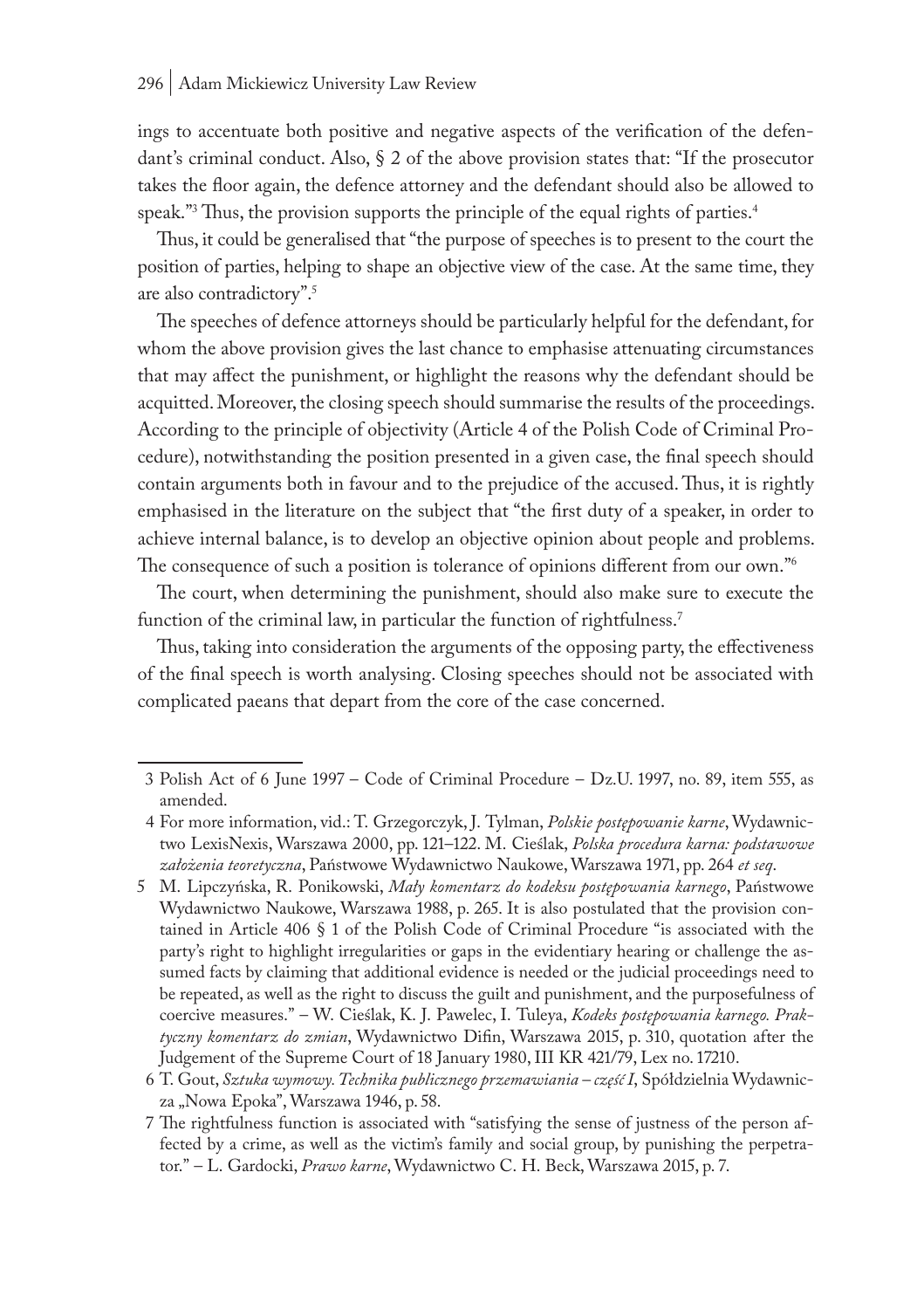Considering the above, the following research question was formulated: when is a closing speech indeed effective, and at the same time meeting its theoretical and practical assumptions?

The following hypothesis is posited: the recapitulation of the positions of the parties to proceedings is not sufficiently used as a defence (or, respectively, prosecution) tool, and in particular is underestimated by law practitioners.

In order to verify the assumptions presented above, 200 court files were examined. The research was conducted in 2015 at the District Court in Olsztyn and the Regional Court in Olsztyn. All the examined cases concluded with a convicting judgment and took place in 2012 and 2013. In terms of the methodology of the research, the author has decided to present a few conclusions from the file examination, because "the examined files very closely reflect the practice and make it possible to formulate a number of scientific conclusions."8 Only selected results of the examination are presented in this paper, given its limited size, which makes it impossible to present them in more detail. The results of the examination of court files may be summarised in the following way:

# **The Purpose of an Effective Closing Speech Should be a Sincere Recapitulation of Proceedings**

Meanwhile, in many cases the defendants intentionally tried in closing speeches to shift responsibility for the crime to other persons. Promoting an "elusive defence"9 , which, although it is not legally prohibited, is highly unethical and does not correspond to the idea of diligent conduct. Reducing one's role in a crime by shifting penal responsibility to other persons does not contribute to the proper execution of the right of defence and may even - according to the case law of the Supreme Court - result in more severe punishment<sup>10</sup>. An example of this is a situation where a person accused of a crime under Article 207 § 1 CC claimed that: "my wife was angry at me for being drunk. She attacked me and I defended myself, or maybe it was the other way round. It just happened."11 This admissible — but not entirely ethical — example of the execution of the right of defence

<sup>8</sup> J. Kasprzak, *Wybrane problemy metodologiczne badań w zakresie procesu karnego i kryminalistyki*, in: *Wybrane problemy procesu karnego i kryminalistyki*, eds. J. Kasprzak, B. Młodziejowski, Wydawnictwo Volumina.pl Daniel Krzanowski, Szczecin–Olsztyn 2010, p. 13.

<sup>9</sup> Defence becomes elusive when it reveals low moral level or the defendant's ill will, and then it may become an aggravating circumstance. H. Kempisty, *Metodyka pracy sędziego w sprawach karnych*, Wydawnictwo Prawnicze, Warszawa 1955, p. 254.

<sup>10</sup> See Resolution of the Supreme Court of 11 January 2006 , I KZP 49/05, OSNKW 2006, no. 2, item. 12. See also: Judgement of the Court of Appeal in Katowice of 29 March 2001, II Aka 98/01.

<sup>11</sup> Judgement of the District Court in Olsztyn, file no. II K 469/12.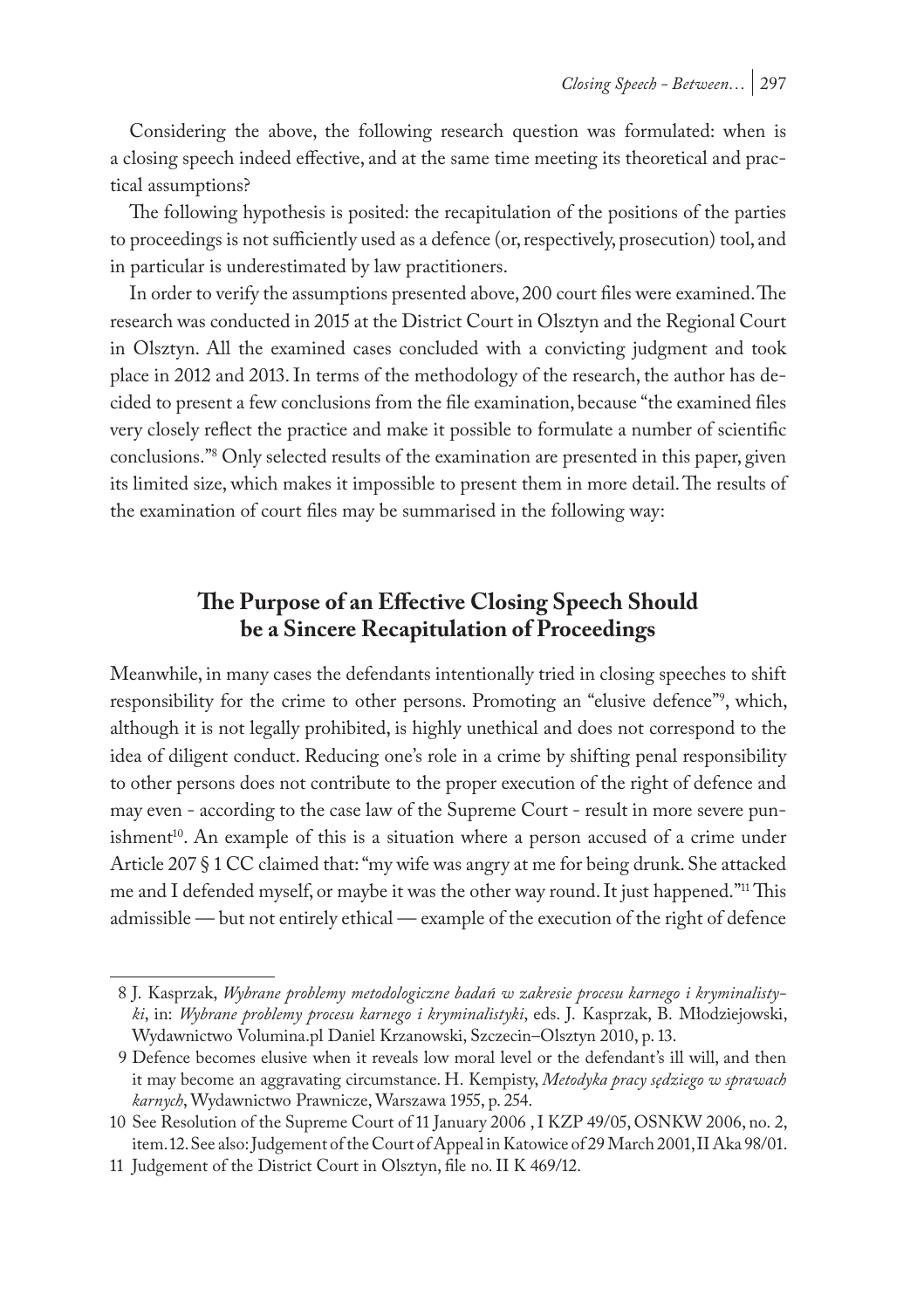is defined in judicial psychology as "protective motives".12 Józef Krzysztof Gierowski explains such behaviour in the following way: "Psychological research into crime motives should take into account not only the possibility that the perpetrator will intentionally conceal or distort the motives of his conduct due to fear of punishment, but also that many, often unconscious, protective mechanisms will be triggered".13 Such behaviour of defendants, although understandable, as it is supposed to help achieve a favourable verdict, should not be approved, especially by lawyers taking part in the proceedings.

## **An Effective Final Speech Should Indicate Whether the Educational Aspects of the Proposed Sentence are Going to be Achieved**

Considering Article 53 of the Polish Criminal Code, according to which: "The court passes a sentence at its own discretion, within the limits prescribed by law, ensuring that the severity does not exceed the degree of guilt, being aware of the degree of social consequences of the act, and taking into account the preventive and educational objectives that the penalty is to achieve with regard to the offender, as well as the need to develop legal awareness in society"<sup>14</sup>, the parties should in their closing speeches accentuate those aspects, especially that they are not indifferent to the judgement. The statements need not be elaborate sometimes a simple sentence is sufficient, such as, for example, the following: "I didn't want to do it, but it happened."<sup>15</sup>, or: "I would like to apologise to the family and perhaps my imprisonment will at least partly compensate the harm done to them. I would like to apologise to the victim's mother."16, or: "I would like to say sorry to everyone and ask for a light punishment."17

As the court practice shows, such statements should each time be treated very carefully, because, as is rightly observed in the literature on the subject, such "[...] admission of guilt may be the effect of cold calculation associated with the possibility of achieving certain advantages, e.g. extraordinary mitigation of punishment."18 On the other hand, admission of guilt and repentance may not be a proof worthy of discrediting. It is rightly observed that: "admission of guilt requires overcoming certain psychological barriers.

<sup>12</sup> J. K. Gierowski, T. Jaśkiewicz-Obydzińska, M. Najda, *Psychologia w postępowaniu karnym*, Wydawnictwo LexisNexis, Warszawa 2008, p. 342.

<sup>13</sup> Ibidem, p. 342.

<sup>14</sup> Polish Act of 6 June 1997 – Criminal Code –Dz.U. 1997, no. 88, item 553, as amended.

<sup>15</sup> The Judgement of the Regional Court in Olsztyn – II K 181/13.

<sup>16</sup> The Judgement of the Regional Court in Olsztyn – II K 149/12.

<sup>17</sup> The Judgement of the Regional Court in Olsztyn – II K 156/13.

<sup>18</sup> Z. Muras, *Wyjaśnienia oskarżonego w procesie karnym i prawie karnym materialnym*, Wydawnictwo C. H. Beck, Warszawa 2005, p. 91, quotation after: K. J. Pawelec, *Wyjaśnienia oskarżonego*, p. 26, and Z. Rau, *Przestępczość zorganizowana w Polsce i jej zwalczanie*, Kraków 2002, p. 215.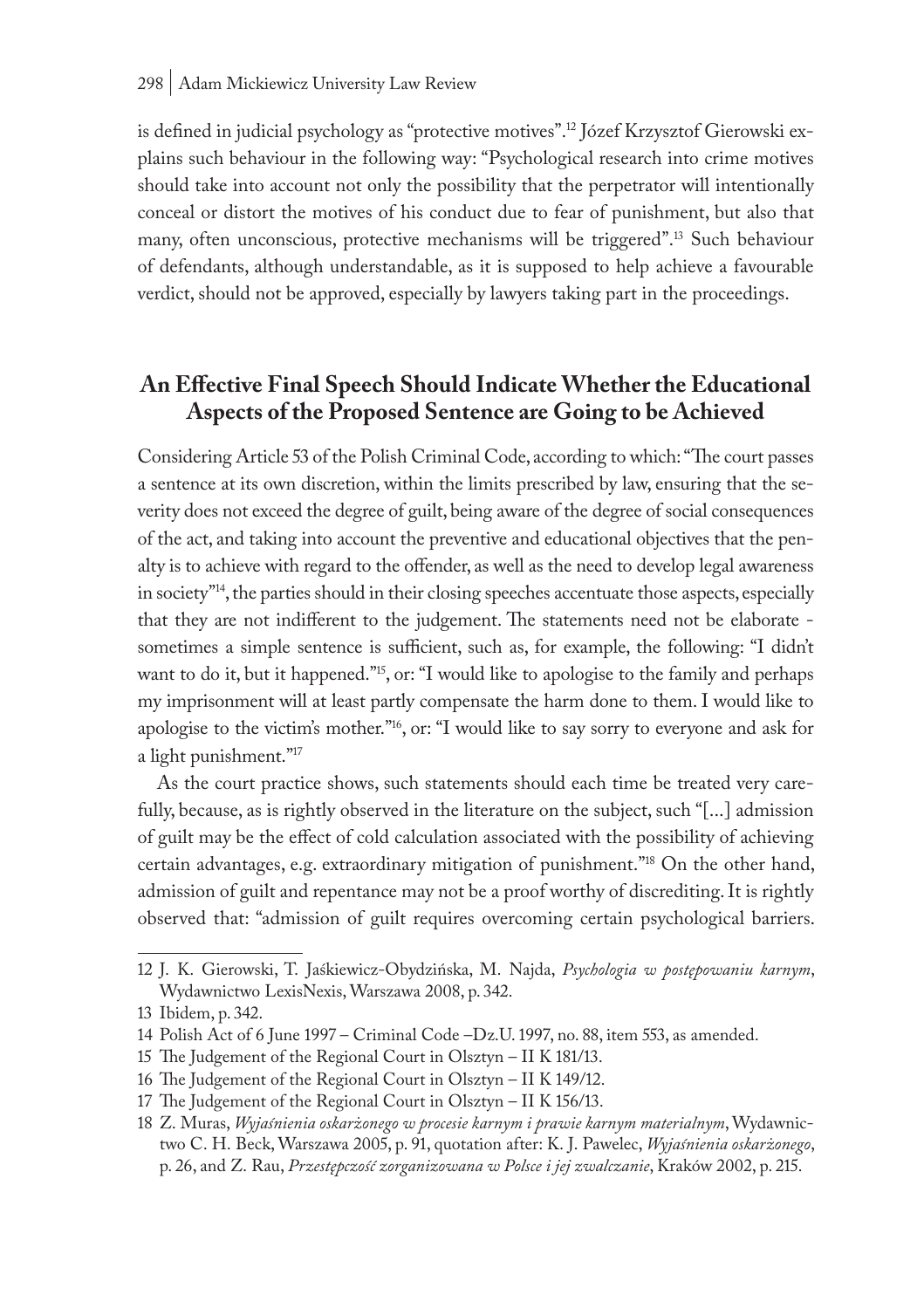It can play an important educational role. It is also often associated with self-criticism and deep analysis of one's behaviour. Sometimes it is also a milestone in the life of a criminal, who experiences true repentance and willingness to return to society."<sup>19</sup> This issue is also interestingly discussed by Henryk Kempisty, who observes that: "If a defendant really shows repentance in an indisputable way, sometimes admission of guilt may be recognised as a mitigating circumstance."20 Nonetheless, such statements in the closing speech of the defendant, although they require consideration, can be an important moral element for the defendant, which is not irrelevant to the educational aspect of proceedings.

### **An Effective Closing Speech Requires a More Professional Involvement in its Preparation and Delivery**

The defence attorney's speech is an integral element of the execution of the right of defence (Article 6 of the Polish Code of Criminal Procedure). Undoubtedly, "not hearing the defence attorney after closing the judicial proceedings is an oversight that may affect the sentence, as it deprives the defendant of the attorney's help immediately prior to the issuing of the judgement."21

It is also evident that the defence attorney should also act to the advantage of the defendant.<sup>22</sup> A predictable implication of this assumption is usually a contradiction of the prosecutor's position. Taking into account the dynamics of efforts to achieve the desired results, the arguments used in the closing speech should be well informed. However, it should be noted here that the rhetoric of the defence speech should not go beyond the ethical limits of eristic.<sup>23</sup> Dishonest eristic tricks are contrary to legal ethics and the standards of diligent criminal process.<sup>24</sup> Moreover, considering the objectives of the criminal

<sup>19</sup> Ibidem, p. 91.

<sup>20</sup> H. Kempisty, *Metodyka pracy sędziego w sprawach karnych*, Wydawnictwo Prawnicze, Warszawa 1955, p. 254.

<sup>21</sup> J. Bafia, J. Bednarzak, M. Flemming, S. Kalinowski, H. Kempisty, M. Siewierski, Kodeks postępowania karnego. Komentarz, ed. M. Mazur, Wydawnictwo Prawnicze, Warszawa 1971, p. 421.

<sup>22</sup> It is rightly claimed by Stanisław Śliwiński that "first of all, every action of the defence attorney to be to the advantage of the defendant, wilfully taken by the attorney, contains a substitution element that directly affects the defendant's position in proceedings." – S. Śliwiński, *Polski proces karny przed sądem powszechnym. Zasady ogólne*, Państwowe Wydawnictwo Naukowe, Warszawa 1959, p. 203.

<sup>23</sup> Cf. Dowody i postępowanie dowodowe w procesie karnym. Komentarz praktyczny z orzecznictwem. Wzory pism procesowych, ed. P. Kruszyński, M. Błoński, M. Zbrojewska, , Wydawnictwo C. H. Beck, Warszawa 2015, p. 27.

<sup>24</sup> For example, one of these tricks is to distort the opponent's thesis in such a way that it seems that the same thesis is simply repeated. Obviously, especially in more complicated cases, it is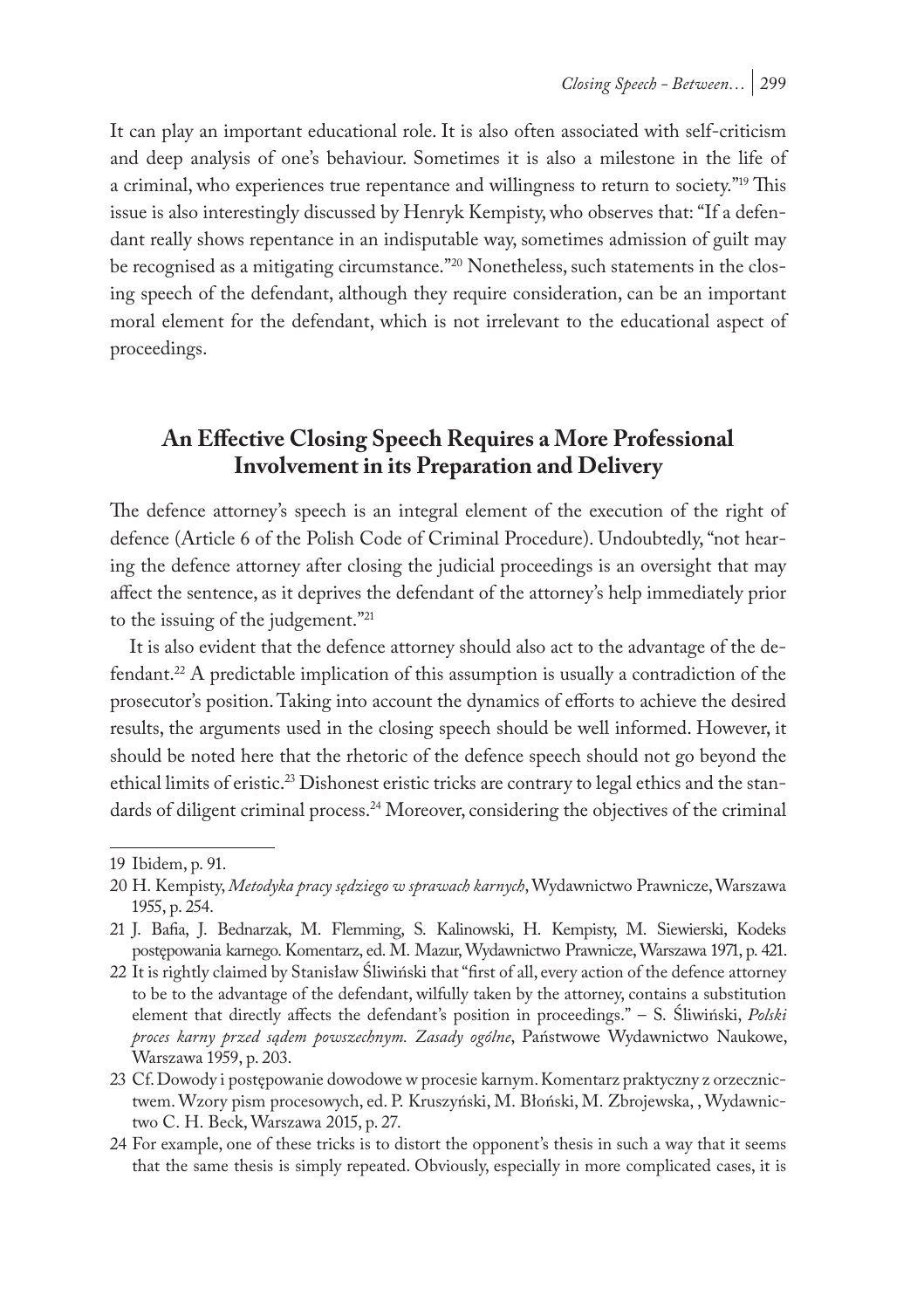process (Article 2 § 1 of the Polish Code of Criminal Proceedings) and the principle of material truth (Article  $2 \S 2$  of the Polish Code of Criminal Proceedings), the closing speech should be a diligent execution of the right to defence (Article 6 of the Polish Code of Criminal Proceedings).

Meanwhile, in practice, the position of the defence attorney is many times limited to the following statement: "I petition as is stated in the pleading and for a decision as to the costs of defence."25. Such a statement has little to do with the execution of the right of defence in the broad meaning of the term. It should be noted that the defence attorney, being an experienced professional and not engaged emotionally in a case, should not only suggest the desired outcome of the proceedings in his closing speech, but it is also his duty to help the defendant to highlight the alleviating circumstances of his behaviour. A relevant example is the case reviewed in 2012 at the Regional Court in Olsztyn concerning an accusation of serious damage to health (Article 156 § 3 CC) and murder (Article 148 § 1 CC). Upon completion of judicial proceedings, the defence attorney, summarising the proceedings, asked to change the legal qualification of the act and apply extraordinary mitigation of punishment<sup>26</sup>. Compared to the defendant's speech, the defence attorney's suggestion turned out to be quite laconic. In his last words, the defendant claimed: "I would like to say that I am very sorry and I apologise. I want to repeat that I did not intend to kill. I would like to ask for extraordinary mitigation of punishment. I would like to go back to school and have different friends, because in the penal institution I befriended morally depraved people [...] They abused me very much and made me have two tattoos done against my will. I don't want to, I'm afraid to go back there again. I survived half a year there."<sup>27</sup>

The form of the defendant's statement presented above proves how psychologically and emotionally difficult it is to participate in a criminal case. Therefore, it is justified to involve the defence counsel in formulating the final speech, which in particular emphasizes those circumstances that are favourable for the accused. The defence attorney, as a professional, could independently present the defendant's arguments to the court, but in a more orderly and coherent fashion, in terms of content and tone.<sup>28</sup> The need to cooperate in this respect makes the right of defence even more efficient. Similar positions are presented in the

- 26 See Judgement of the Regional Court in Olsztyn II K 106/13.
- 27 See Judgement of the Regional Court in Olsztyn II K 106/13.
- 28 Cf. S. Jaworski, *Metodyka pracy adwokata i radcy prawnego w sprawach karnych*, Wydawnictwo C. H. Beck, Warszawa 2015, pp. 194–198.

difficult to formulate sentences that are entirely unequivocal, and they only become more or less unequivocal in association with other sentences in the text. Z. Ziembiński, *Logika praktyczna*, Wydawnictwo Naukowe PWN, Warszawa 2002, p. 214. See also: *Rzetelny proces karny w orzecznictwie sąd*ó*w polskich i międzynarodowych*, ed. P. Wiliński, Wydawnictwo Oficyna a Wolters Kluwer business, Warszawa 2009. See also Article 45.1 of the Constitution of the Republic of Poland of 2 April 1997 adopted by the National Assembly on 2 April 1997 – Dz.U. 1997 no. 78 item 483.

<sup>25</sup> See, for example, the Judgement of the District Court in Olsztyn VII K 132/12, VII K 125/12.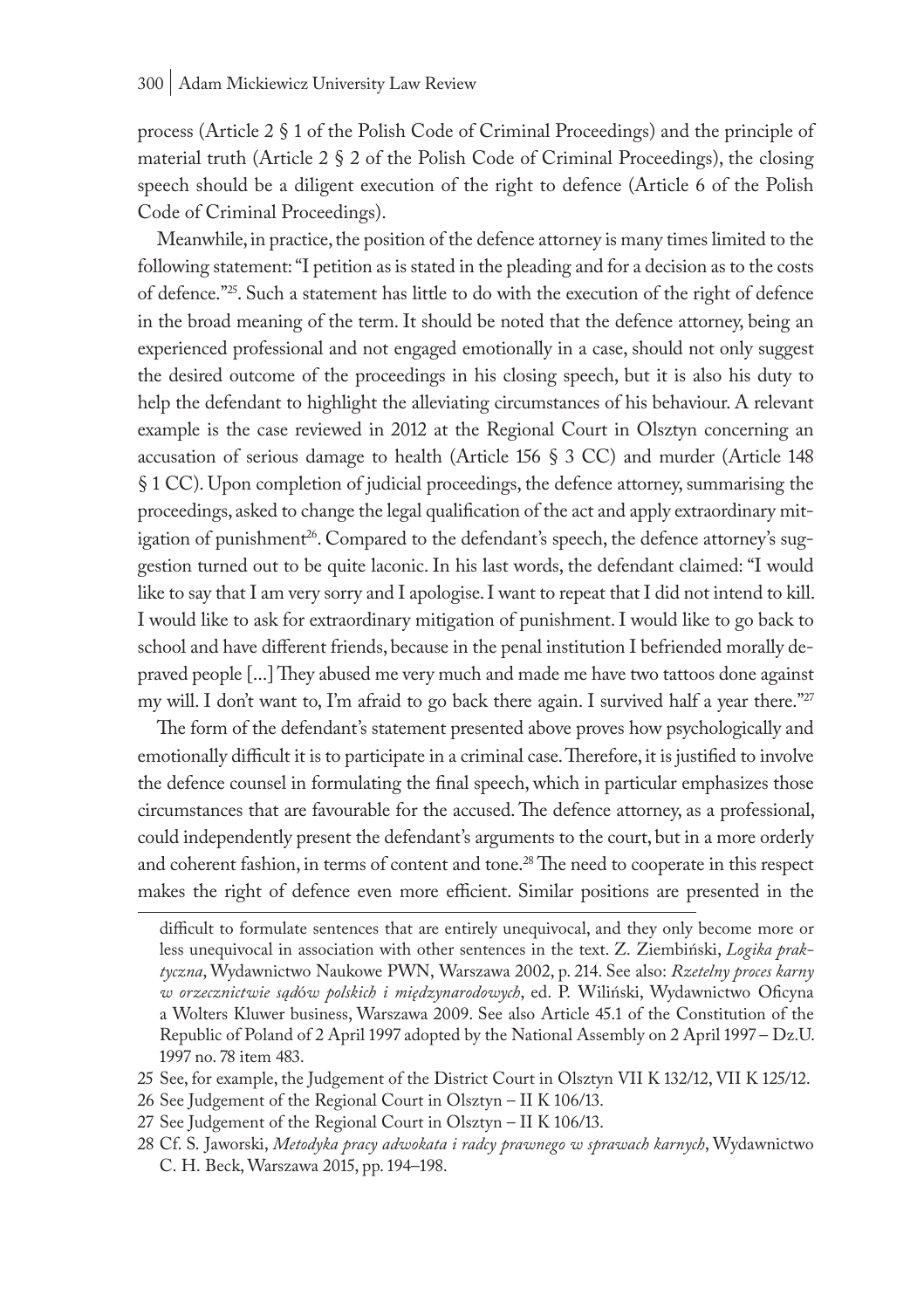literature on the subject and in the case law, as "[...] the complementarity of the efforts of the defence attorney and his client is noticeable. The speech of a defence attorney who has professional knowledge supports the defence with strictly legal arguments the lack of which is not compensated for by the usually emotional speech of the defendant."29

Another thing needs emphasising here, namely in the closing speech the effectiveness of defence is not synonymous with asking for acquittal if the defendant's guilt has been proven beyond any doubt. According to Stanisław Śliwiński, "The defendant does not have to always contradict everything; if he did, he would ridicule himself many times. On the contrary, he should properly evaluate and illuminate facts and use them as best as is possible in the interest of the defendant."30 A practical example of these deliberations is the reasonable position of the defence attorney who claimed that "he petitions that the defendant be considered guilty of the accusation, but that he should be punished in a just way and in consideration of all the relevant circumstances."31

One more thing should be noted here: an informed, succinct and orderly speech promotes legal culture in society. As is interestingly suggested by Mieczysław Szerer: "it is the duty of the defence attorney to highlight all the weaknesses in the prosecutor's reasoning, as it is not only in the interest of the defendant, but also in the interest of society that the indictment is free of any factual and legal gaps. Even if the failures are minor and the court will most likely notice them, it is not indifferent to the public interest if they are left uncorrected."<sup>32</sup> Such just observation needs no comments.

### **Effective Closing Speech for the Prosecution Requires More Professional Involvement in its Preparation and Delivery**

In the examined cases the speech of the public prosecution is usually expressed in the following statement: "The prosecutor petitions that the defendant be considered guilty and that a punishment be determined for him"33 - after which, depending on the type and gravity of the act, the prosecutor suggests a punishment that is appropriate in his opinion.<sup>34</sup> This sug-

<sup>29</sup> P. K. Sowiński, *Ostatnie słowo oskarżonego (art. 406 k.p.k.)*, in: *Węzłowe problemy procesu karnego*, ed. P. Hofmański, Warszawa 2010, p. 672, quotation ater: Judgement of the Supreme Court of 9 August 2002, V KKN380/00, LEX no. 57167.

<sup>30</sup> S. Śliwiński, *Polski proces karny przed sądem powszechnym. Zasady og*ó*lne*, Państwowe Wydawnictwo Naukowe, Warszawa 1959, p. 204.

<sup>31</sup> The judgement of the Regional Court in Olsztyn – II K 181/13.

<sup>32</sup> M. Szerer*, Kultura i Prawo*, Państwowy Instytut Wydawniczy, Warszawa 1981, p. 177.

<sup>33</sup> See, for example, Judgement of the District Court in Olsztyn VII K 109/12, VII K 144/12, VII K 145/12, VII K 125/12, VII K 88/12, VII K 95/12, VII K 96/12, VII K 107/12, VII K 85/12, VII K 82/12, Regional Court in Olsztyn II K 106/13.

<sup>34</sup> See, for example, Judgement of the District Court in Olsztyn: VII K 82/12.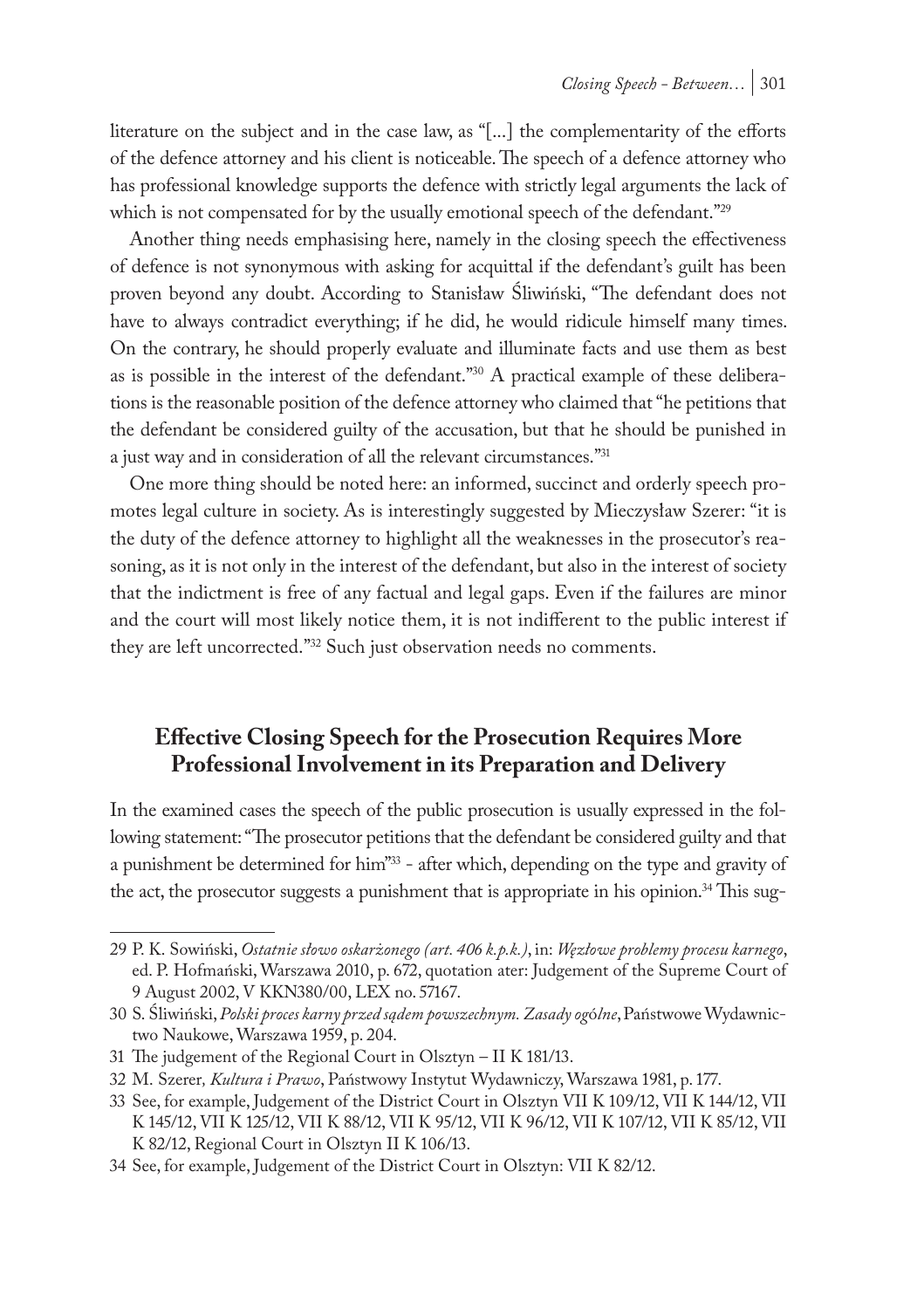gestion is important - it enables the prosecutor to present his or her position after the judicial proceedings are closed. Nonetheless its substantiation within the framework of the "voices of the parties" should be properly supported, even though the same arguments were already expressed in the indictment. All the more so since "the prosecutor's demand for specific penalties has been questioned in literature and supported by the argument that such a practice affects the intensification of judicial punitive repression and the discrepancies between the extent of the sentence given by the court and the prosecutor's demand cause confusion among the public and create a myth that courts are excessively indulgent towards criminals."<sup>35</sup>

In view of the rationale behind the defendant's demands set out in the indictment, the prosecutor should adequately substantiate his or her position. Additionally, proper exercise of the "rights of defence" in accordance with art. 406 § 1 of the Code of Criminal Procedure – the defendants right to have his last word (the favor defensionis principle) - requires the claimant and his defence counsel examine the defendant's views on the assessment of the offence committed even after the court proceedings have been concluded. In view of the situations in which the thesis of the indictment becomes obsolete after all the circumstances of the case have been clarified at the trial, the prosecutor should therefore, in his or her final speech, refer to the findings currently reached and not passively cite the arguments contained in the act of indictment (especially when the relevant circumstances of the case have been presented differently from those established in the pre-trial proceedings).<sup>36</sup>

If the speech for the prosecution emphasised both evidence for and mitigating circumstances concerning the crime, it would offer an even more explicit evaluation of the crime, while at the same time being objective (Article 4 of the Polish Code of Criminal Procedure).

### **The Final Speech Should be Consistent with the Principle of Favor Defensionis**

In many of the examined cases the closing speech boiled down to the same sentence: "it is petitioned as is stated in the initial petition."37 This laconic statement is often repeated after the prosecutor or defence attorney by defendants themselves. Such a position, al-

<sup>35</sup> R. A. Stefański, *Metodyka pracy prokuratora w sprawach karnych*, Wydawnictwo Wolters Kluwer, Warszawa 2017, p. 619, cited from: J. R. Kubiak, *Wnioski prokuratora w przedmiocie wymiaru kary a sędziowski wymiar kary*, Zeszyty Naukowe Instytutu Badania Prawa Sądowego 1979, no. 12; idem, *Wnioski prokuratora co do wymiaru kary (uwagi krytyczne)*, Palestra 1980, no. 1; idem, *W sprawie wniosków prokuratora co do wymiaru kary*, Palestra 1982, no. 1–3.

<sup>36</sup> Cf. A. Seremet, *Odpowiedzialność prokuratora za niesłuszne skazanie*, in: *Niesłuszne skazania – przyczyny i skutki*, ed. Ł. Chojniak, , Wydawnictwo C. H. Beck, Warszawa 2017, p. 67.

<sup>37</sup> See, for example the Judgement of the District Court in Olsztyn VII K 109/12, VII K 88/12, VII K 95/12, VII K 96/12, VII K 85/12, VII K 82/12, VII K 132/12.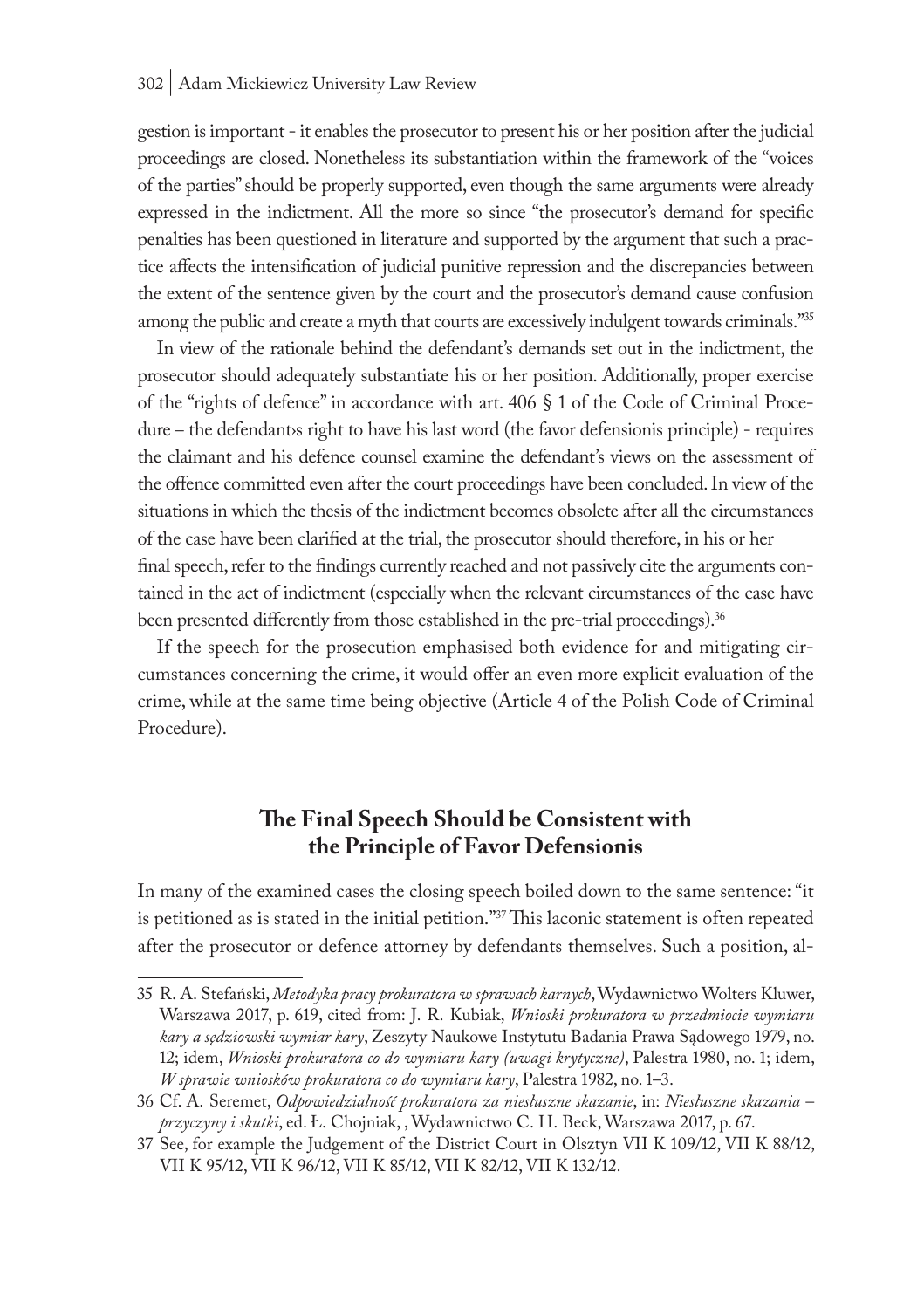though it is probably meaningful for the representatives of judicial authorities, may at the same time suggest that the defendant is too stressed to exercise his right to defence. The manifestation of this principle is, among others, the actual exercise of the defendant's right to the last word (the favour defensionis principle). Therefore, it is highlighted that "it is unacceptable to limit the defendant's statement only to answering the questions whether he or she upholds the arguments of his or her defence counsel and follows the same motions", "what motions the defendant has", "what sentence he or she expects" or "what extent of punishment he or she expects". The jurisprudence rightly states that failure to grant the defendant the right to speak and thus prevent him or her from presenting his or her own procedural reasons, including reference to the proceedings and the evidence gathered, and to prevent him or her from responding to the opinion of the prosecutor [...] should result in the sentence being revoked."38 It should therefore be emphasised that, despite the fact that the summary of proceedings "[...] is a difficult activity, resembling a kind of a game from which every participant wants to emerge, in his or her opinion, as a winner."<sup>39</sup>, the termination and appropriate justification of one's position contributes to the full understanding of the party's views. Although it is usually a major effort for the defendant to formulate his or her final speech - it is important to remember that he or she should be able to fully exercise his or her entitlement - so that the final speech is concise but not too laconic.

### **The Closing Speech Should Answer the Question About the Real Cause of the Prohibited Act Committed**

This way revealing the true motivation of the defendant when committing the crime. A good example here is a case reviewed by the District Court concerning a crime under Article 286 § of the Polish Criminal Code. In his final words the defendant "petitioned for a severe punishment so that he would have food provided for him."40 Only the defendant's true position will enable the court to issue a right and just verdict, so the credibility of the defendant's "last words" is very important.<sup>41</sup>

<sup>38</sup> Kodeks postępowania karnego. Komentarz, ed. J. Skorupka, Wydawnictwo C. H. Beck, Warszawa 2016, p. 1028.

<sup>39</sup> E. Gruza, *Psychologia sądowa dla prawnik*ó*w*, Wydawnictwo Oficyna a Wolters Kluwer business, Warszawa 2009, p. 112.

<sup>40</sup> Judgement of the District Court in Olsztyn VII K 107/12.

<sup>41</sup> See the Judgement of the Supreme Court of 23 July 1975, II KR 62/75, OSNKW 1975, no. 9, item 126.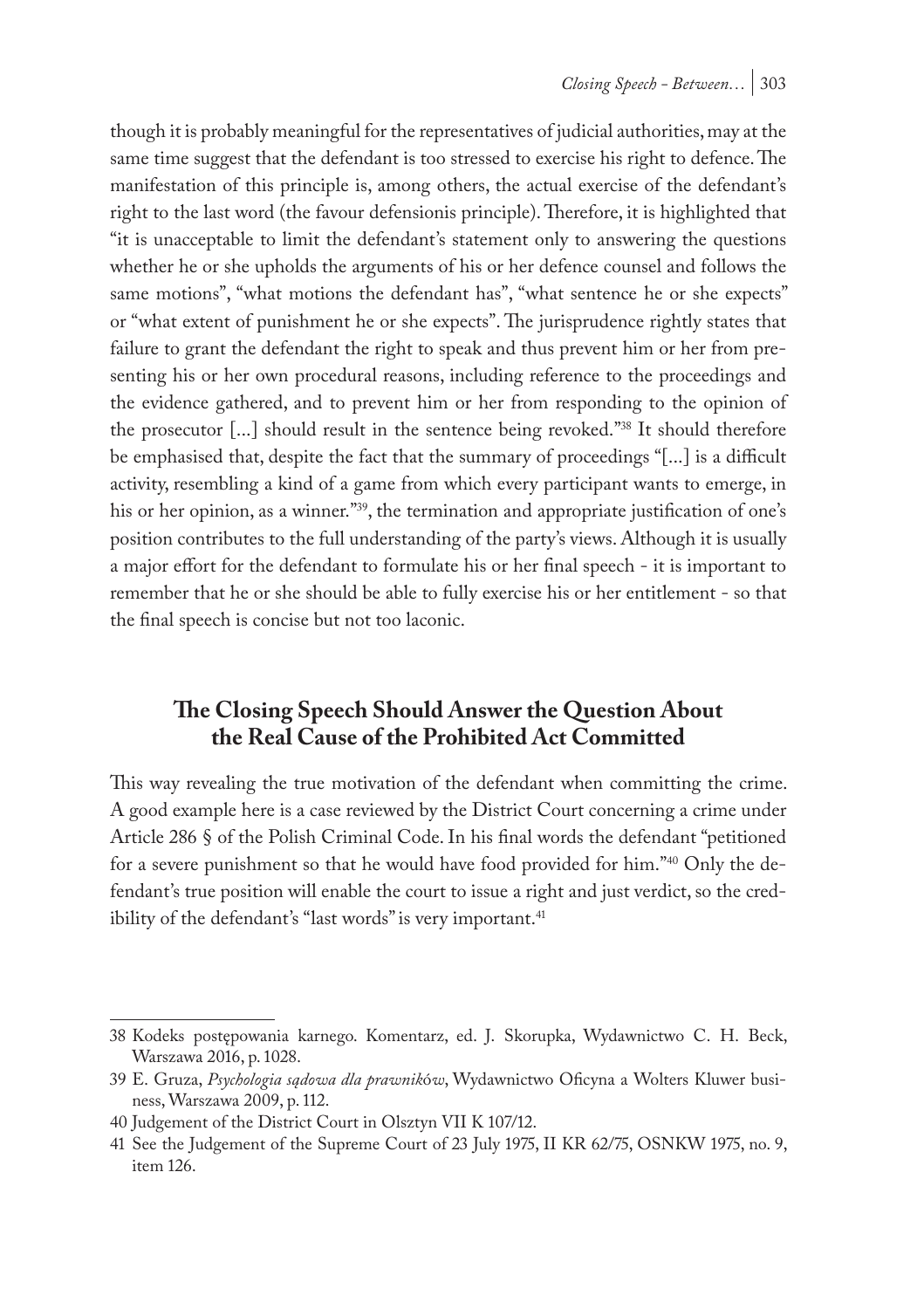#### **Conclusions**

Ensuring an adequate standard of criminal proceedings meets constitutional<sup>42</sup> and international<sup>43</sup> requirements. Taking into consideration this standard, we should not overlook the necessity of shaping the efficiency of final speeches, especially as it is applied in the implementation of such principles as the favor defensionis principle or the audiatur et altera pars rules mentioned in the study. Moreover, it should be stressed that procedural deficiencies in this respect may constitute an important argument concerning the violation of the rights to defence (Article 6 of the Polish Code of Criminal Procedure). Deficiencies in the implementation of this principle constitute a denial of not only statutory guarantees (Article 6 of the Polish Code of Criminal Procedure) but also constitutional ones (Article 42 (2) of the Constitution of the Republic of Poland). If, therefore, it is accepted that "the rights of defence include any action taken in the interests of the defendant which seeks to repel the accusation [...] or to reduce his liability in an appropriate manner and to reduce any procedural inconvenience"44, then the scope of such actions include the properly exercised right to effective final speech that will contribute to a fair outcome.

Considering the above, it should be concluded that first of all, the importance of rhetoric in criminal proceedings is hard to dispute. Secondly, unfortunately, the aspects associated with the implementation of the provisions of Article 406 of the Polish Code of Criminal Procedure are not sufficiently acknowledged and used by practitioners and others, as is shown by the above examples. Meanwhile, the recapitulation of the proceedings and the presentation of one's position in the case concerned may effectively contribute to achieving (at least partly) ones' objectives. It is worth "[...] considering what opinion about facts the court can have after closing the evidentiary hearing. The court may have the same convictions as the speaker - then they expect arguments that would confirm their own judgement, but they can also be uncertain or have a completely different opinion - then some kind of surprising arguments that they did not take into consideration would be very persuasive."45

It should also be noted that, as Piotr Krzysztof Sowiński rightly claims, "separating 'the voices of the parties' by placing them in a separate (46th) chapter of the Code of Criminal Proceedings would not only serve the purpose of the ease of reference, but would also prove the importance of this procedural activity which constitutes another

<sup>42</sup> Article 45.1 of the Constitution of the Republic of Poland of 2 April 1997 adopted by the National Assembly on 2 April 1997 – Dz.U. 1997 no. 78 item 483.

<sup>43</sup> See, for example Article 6.3 of the European Convention for the Protection of Human Rights and Fundamental Freedoms made in Rome on 4 November 1950, as amended by Protocols Nos. 11 and 14 and supplemented by Protocol no. 2 – OJ.1993.61.284.

<sup>44</sup> Kodeks postępowania karnego. Komentarz, ed. J. Skorupka, Wydawnictwo C. H. Beck, Warszawa 2016, s. 28, cited from: K. Marszał, *Proces karny*, 2013, s. 138.

<sup>45</sup> J. Jabłońska-Bonca, *Prawnik a sztuka negocjacji i retoryki*, Wydawnictwo Prawnicze LexisNexis, Warszawa 2003, p. 134.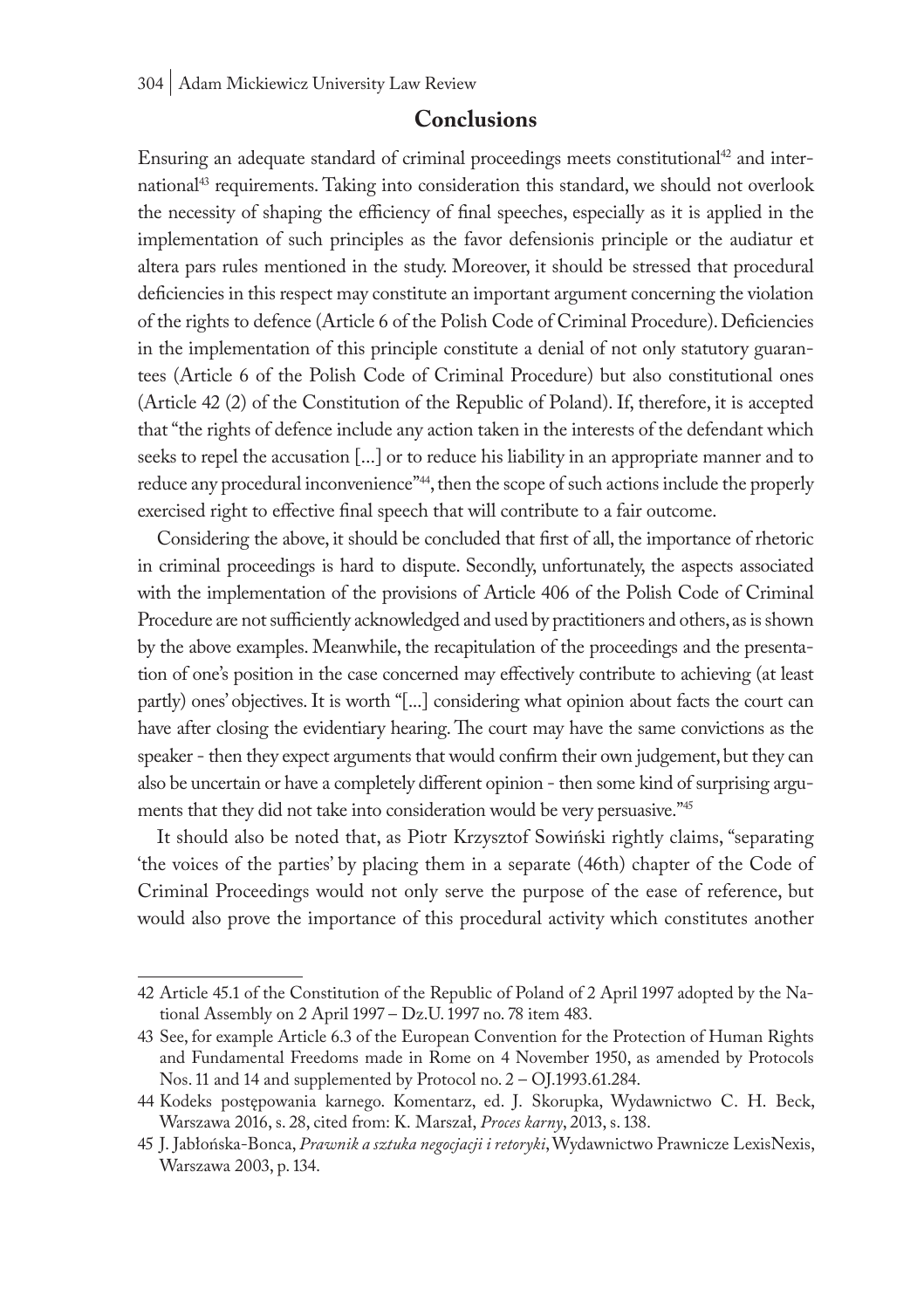vital element of the main trial immediately preceding the issuance of the verdict".46 This author also convincingly claims that "superficial reporting or not reporting at all in the minutes of the trial the speeches of the parties deprives the appellate court of the possibility to comprehensively analyse the position of the court of the first instance", thus significantly hindering the review of the case."47

Oratorical competitions organised by legal circles<sup>48</sup> are useful as they highlight the important role of rhetoric in the criminal process. Thus, if the closing speech is an integral element of the trial, then, in the author's opinion, the teaching of this skill should be more thorough, not only during practical legal training but also at university. Considering the cases presented above, rhetoric, especially in the light of its practical application, needs more didactic engagement. An effective closing speech will contribute to the factual application of both the functions and the goals of the criminal procedure, thus highlighting a more comprehensive realisation of the principle of material truth (Article 2 § 2 of the Polish Code of Criminal Procedure) and the right to defence (Article 6 of the Polish Code of Criminal Procedure).

#### **Literature**

- Bafia J., Bednarzak J., Flemming M., Kalinowski S., Kempisty H., Siewierski M., Kodeks postępowania karnego. Komentarz, ed. M. Mazur, Wydawnictwo Prawnicze, Warszawa 1971.
- Cieślak M., *Polska procedura karna: podstawowe założenia teoretyczna*, Państwowe Wydawnictwo Naukowe, Warszawa 1971.
- Cieślak W., Pawelec K. J., Tuleya I., *Kodeks postępowania karnego. Praktyczny komentarz do zmian*, Wydawnictwo Difin, Warszawa 2015.
- Gardocki L., *Prawo karne*, Wydawnictwo C. H. Beck, Warszawa 2015.
- Gout T., *Sztuka wymowy. Technika publicznego przemawiania część I*, Spółdzielnia Wydawnicza "Nowa Epoka", Warszawa 1946.
- Gruza E., *Psychologia sądowa dla prawników*, Wydawnictwo Oficyna a Wolters Kluwer business, Warszawa 2009.
- Gierowski J. K., Jaśkiewicz*-*Obydzińska T., Najda M., *Psychologia w postępowaniu karnym*, Wydawnictwo LexisNexis, Warszawa 2008.

<sup>46</sup> P. K. Sowiński, op. cit., p. 672.

<sup>47</sup> Ibidem, p. 672, quotation after: Judgement of the Supreme Court of 11 November 1957, II K 742/57, OSNPG 1958, no. 4, item 19.

<sup>48</sup> The following event may serve as an example: http://www.adwokatura.pl/z-zycia-nra/znamyjuz-zwyciezcow-konkursu-krasomowczego-2014/ [access: 10 Jan 2016].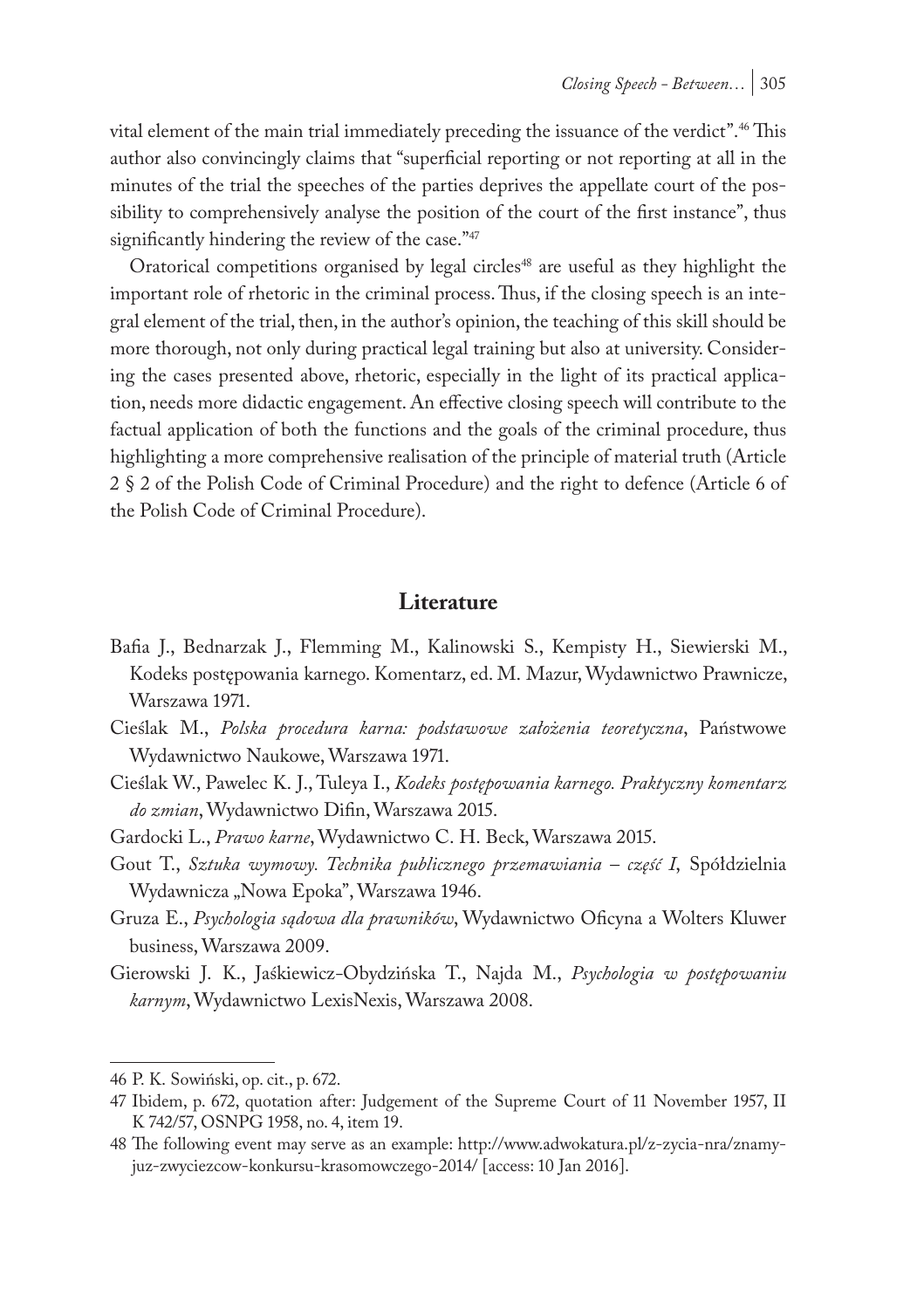- 306 | Adam Mickiewicz University Law Review
- Grzegorczyk T., Tylman J., *Polskie postępowanie karne*, Wydawnictwo LexisNexis, Warszawa 2005.
- Jabłońska-Bonca J., *Prawnik a sztuka negocjacji i retoryki*, Wydawnictwo Prawnicze LexisNexis, Warszawa 2003.
- Jaworski S., *Metodyka pracy adwokata i radcy prawnego w sprawach karnych*, Wydawnictwo C. H. Beck, Warszawa 2015.
- Kalinowski S., Siewierski M., Kodeks postępowania karnego. Komentarz, Wydawnictwo Prawnicze, Warszawa 1966.
- J. Kasprzak, *Wybrane problemy metodologiczne badań w zakresie procesu karnego i kryminalistyki*, *Wybrane problemy procesu karnego i kryminalistyki*, ed. J. Kasprzak, B. Młodziejowski, Wydawnictwo Volumina.pl Daniel Krzanowski, Szczecin–Olsztyn 2010.
- H. Kempisty, *Metodyka pracy sędziego w sprawach karnych*, Wydawnictwo Prawnicze, Warszawa 1955.
- *Dowody i postępowanie dowodowe w procesie karnym. Komentarz praktyczny z orzecznictwem. Wzory pism procesowych*, ed. P. Kruszyński, M. Błoński, M. Zbrojewska, , Wydawnictwo C. H. Beck, Warszawa 2015.
- Lipczyńska M., Ponikowski R., *Mały komentarz do kodeksu postępowania karnego*, Państwowe Wydawnictwo Naukowe, Warszawa 1988.
- Muras Z., *Wyjaśnienia oskarżonego w procesie karnym i prawie karnym materialnym*, Wydawnictwo C. H. Beck, Warszawa 2005.
- Seremet A., *Odpowiedzialność prokuratora za niesłuszne skazanie*, in: *Niesłuszne skazania – przyczyny i skutki*, ed. Ł. Chojniak, Wydawnictwo C. H. Beck, Warszawa 2017.
- Kodeks postępowania karnego. Komentarz, ed. J. Skorupka, , Wydawnictwo C. H. Beck, Warszawa 2016.
- Sowiński P. K., *Ostatnie słowo oskarżonego (art. 406 k.p.k.)*, in: *Węzłowe problemy procesu karnego*, ed. P. Hofmański, Wydawnictwo Oficyna a Wolters Kluwer business, Warszawa 2010.
- Stefański R. A., *Metodyka pracy prokuratora w sprawach karnych*, Wydawnictwo Wolters Kluwer, Warszawa 2017.
- Szerer M., *Kultura i Prawo*, Państwowy Instytut Wydawniczy, Warszawa 1981.
- S. Śliwiński, *Polski proces karny przed sądem powszechnym. Zasady ogólne*, Państwowe Wydawnictwo Naukowe, Warszawa 1959.
- *Rzetelny proces karny w orzecznictwie sądów polskich i międzynarodowych*, ed. P. Wiliński, Wydawnictwo Oficyna a Wolters Kluwer business, Warszawa 2009.
- Z. Ziembiński, *Logika praktyczna*, Wydawnictwo Naukowe PWN, Warszawa 2002.
- Constitution of the Republic of Poland of 2 April 1997, Dz.U. 1997 no. 78, item 483.
- European Convention for the Protection of Human Rights and Fundamental Freedoms made in Rome on 4 November 1950, as amended by Protocols Nos. 11 and 14 and supplemented by Protocol no. 2 – OJ.1993.61.284.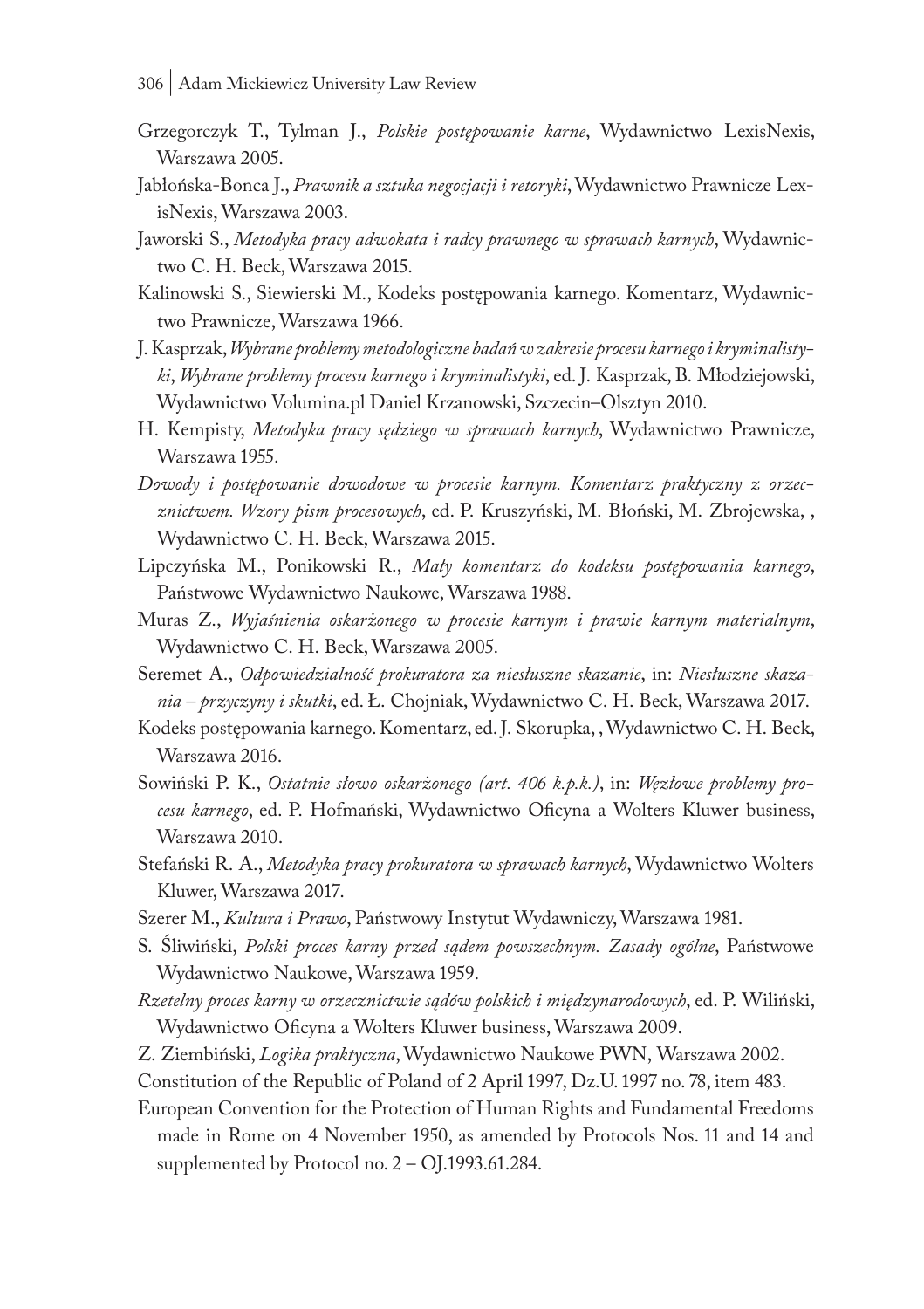- Polish Act of 6 June 1997 Code of Criminal Procedure Dz.U. 1997, no. 89, item 555, as amended.
- Polish Act of 6 June 1997 Criminal Code (Dz.U. 1997, no. 88, item 553, as amended.
- Resolution of the Supreme Court of 11 January 2006 , I KZP 49/05, OSNKW 2006, no. 2 , item 12 ,
- Judgement of the Supreme Court of 18 November 1957., II K 742/57, OSNPG 1958, no. 4, item 19
- Judgement of the Supreme Court of 23 July 1975, II KR 62/75, OSNKW 1975, no. 9, item 126

Judgement of the Supreme Court of 18 January 1980, III KR 421/79, Lex no. 17210 Judgement of the Supreme Court of 9 August 2002, V KKN380/00, LEX nr 57167 Judgement of the Court of Appeal in Katowice of 29 March 2001, II Aka 98/01 Judgement of the District Court in Olsztyn VII K 125/12 Judgement of the District Court in Olsztyn VII K 132/12 Judgement of the Regional Court in Olsztyn – II K 149/12 Judgement of the Regional Court in Olsztyn – II K 106/13 Judgement of the Regional Court in Olsztyn II K 156/13 Judgement of the Regional Court in Olsztyn II K 181/13 Judgement of the District Court in Olsztyn: VII K 82/12, Judgement of the District Court in Olsztyn VII K 85/12 Judgement of the District Court in Olsztyn VII K 88/12 Judgement of the District Court in Olsztyn VII K 95/12 Judgement of the District Court in Olsztyn VII K 96/12 Judgement of the District Court in Olsztyn VII K 107/12 Judgement of the District Court in Olsztyn VII K 109/12 Judgement of the District Court in Olsztyn VII K 125/12 Judgement of the District Court in Olsztyn VII K 132/12 Judgement of the District Court in Olsztyn VII K 144/12 Judgement of the District Court in Olsztyn VII K 145/12 Judgement of the District Court in Olsztyn II K 469/12

#### **summary**

#### **Closing Speech - Between Theory and Practice**

The development of rhetoric in criminal procedure is reflected in every court trial. The right of the parties to present their final speech before the court (Article 406 of the Polish Code of Criminal Procedure) is important for achieving the required verdict. This